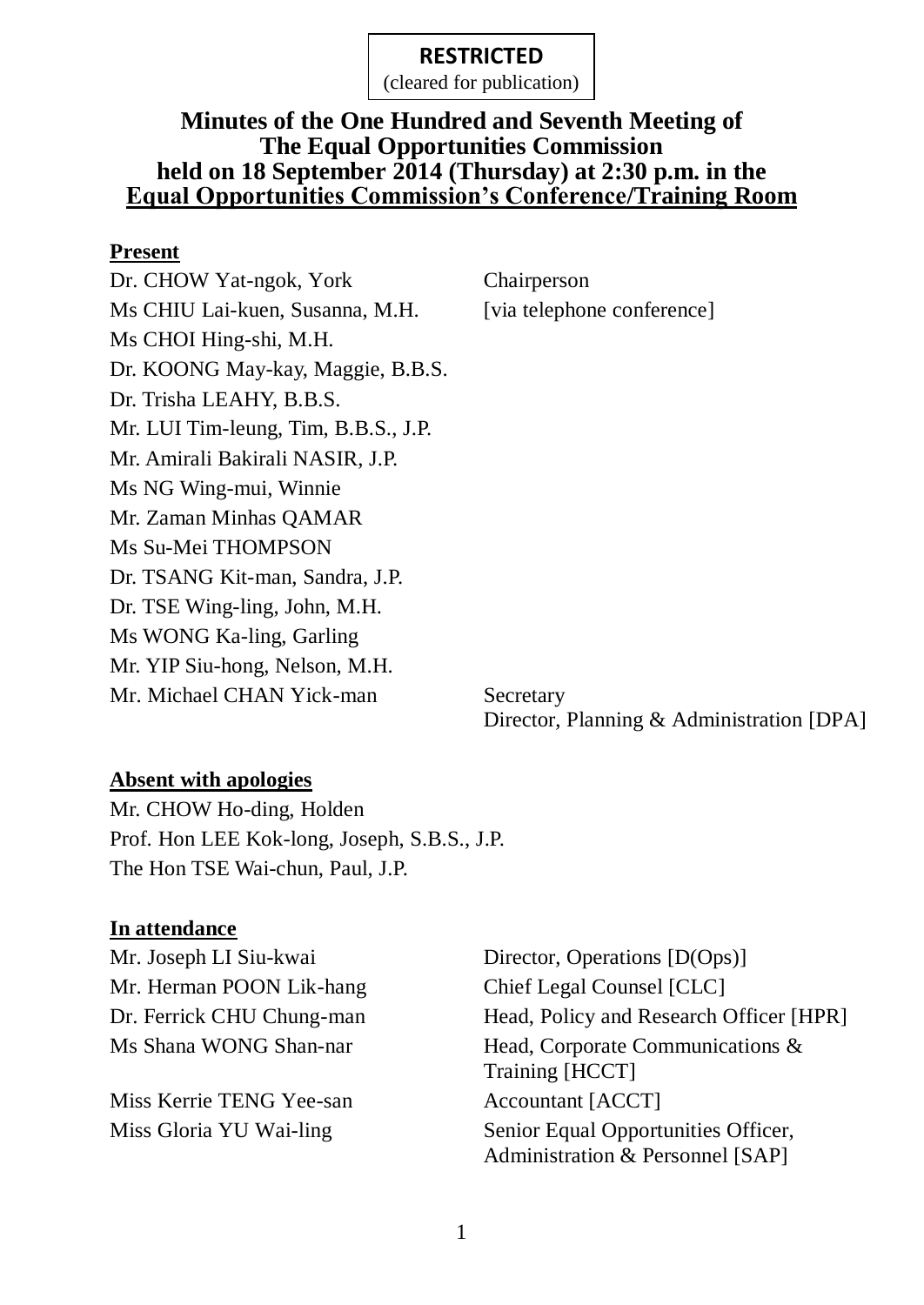### **I. Introduction**

1. The Chairperson (C/EOC) welcomed all Commission Members (Members) to the  $107<sup>th</sup>$  Meeting. He informed the Meeting that Ms CHIU Lai-kuen, Susanna would join the meeting via telephone conference. Apologies for absence were received from Mr. CHOW Ho-ding, Holden, Prof. Hon LEE Kok-long, Joseph, and The Hon TSE Wai-chun, Paul, due to clash of meeting schedules/other business engagements/out of town business. Also, Ms NG Wing-mui, Winnie and Mr Amirali Bakirali NASIR had to leave the meeting earlier to attend to other business.

2. C/EOC said that a press briefing would be held after the meeting in accordance with the usual practice.

### **II. Confirmation of Minutes** (Agenda Item No. 1)

3. Draft minutes of the  $106<sup>th</sup>$  EOC Meeting issued to Members on 18 July 2014 were confirmed without amendment.

### **III. Matters Arising** (Agenda Item No. 2)

4. Members noted that matters arising from the last Meeting requiring immediate attention had been placed under the new agenda for this meeting for consideration.

### **IV. New Agenda Items**

### **Progress on The Discrimination Law Review**

(EOC Paper No. 18/2014; Agenda Item No. 3)

5. EOC Paper No. 18/2014 reported on the progress of the Discrimination Law Review (DLR). CLC said that the DLR public consultation started on 8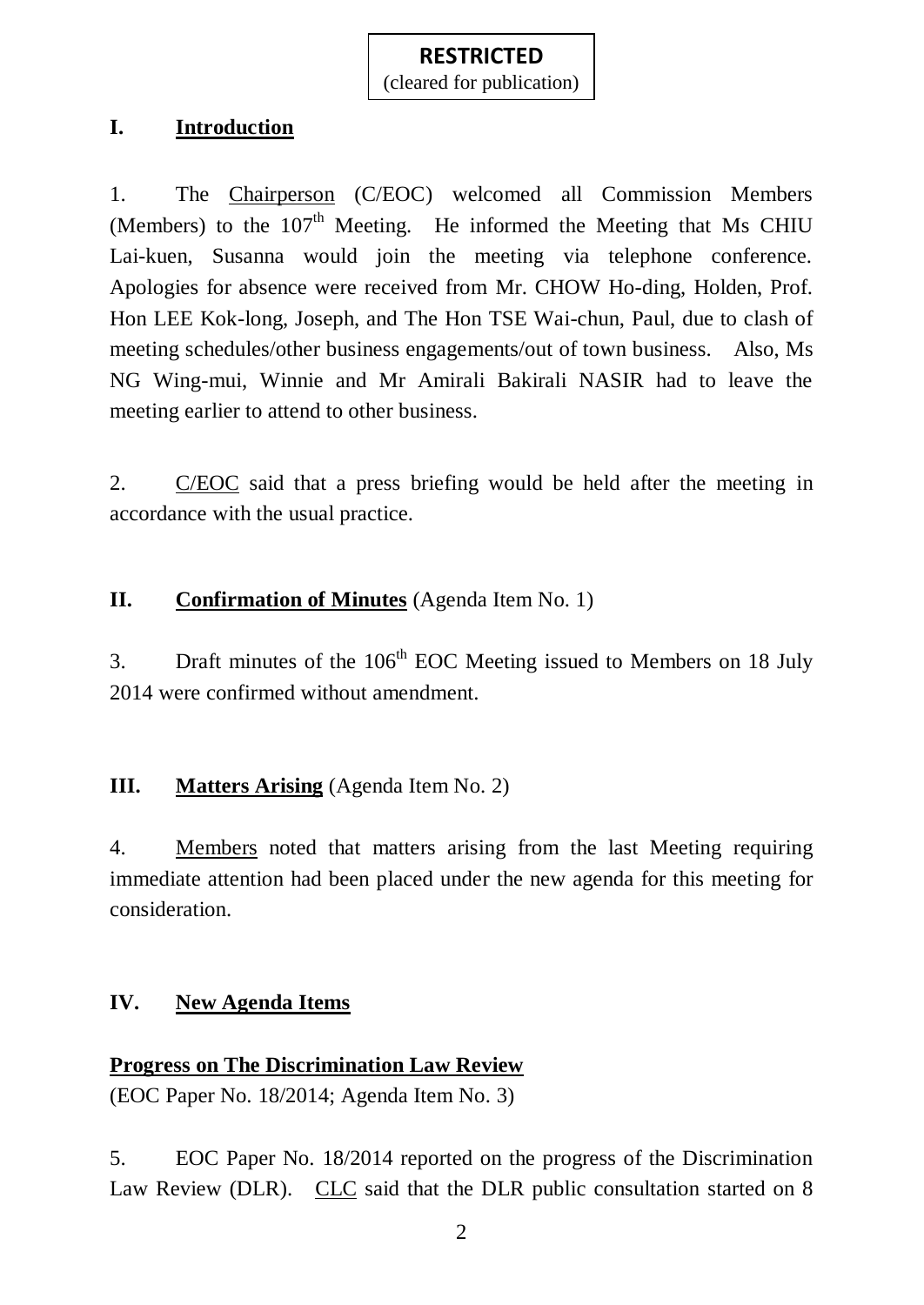(cleared for publication)

July 2014 was now proceeding at full speed. As the feedback form designed for the public to provide their views on the DLR was easy to use, up to the present, more than 2000 submissions were received though many of the views expressed were not in-depth. The issues of "extending coverage for nationality, citizenship and Hong Kong residency status" and "clarifying coverage for de facto spouses" had generated intense discussion at the public consultation sessions held.

### *(Mr ZM QAMAR joined the meeting at this juncture.)*

6. C/EOC supplemented that the 4 public consultation sessions were successfully held according to plan and the meetings with stakeholder groups were on-going. The 3 month-consultation period would end on 7 October 2014. However, there might be individual stakeholder meetings arranged before the end of the consultation period to be held on a date after 7 October 2014. Nevertheless, all views from the public collected from the public sessions, stakeholder meetings and the submissions would be systematically analyzed, and a report with recommendations would be prepared for submission to the Government earliest in the  $2<sup>nd</sup>$  Quarter of 2015 to consider for appropriate enhancements in the law.

7. In response to questions posed by Ms Susanna CHIU, CLC said that the participants of the stakeholder meetings included all concerned parties invited by the respective stakeholder groups, and same as those of the public consultation sessions, the most concerned areas of the participants in the stakeholder group meetings were also on the issues related to extending coverage for nationality, citizenship and Hong Kong residency status as well as de facto spouses.

*(Ms Winnie NG left the meeting at this juncture.)*

### 8. Members noted EOC Paper No. 18/2014.

*(Post-meeting note: Owing to the intense interest of the public, the EOC has announced that it would receive written opinions until 31 October 2014)*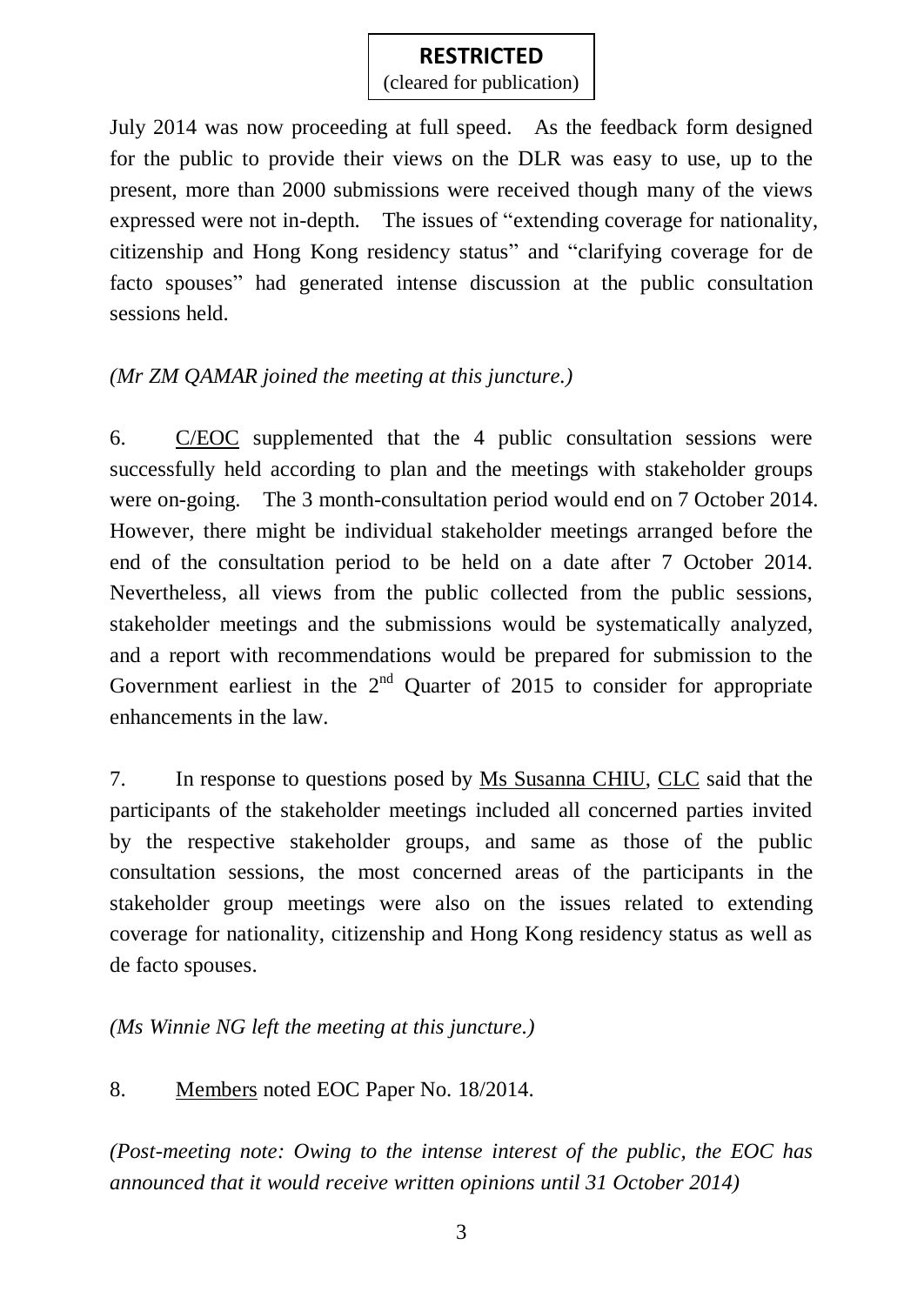(cleared for publication)

# **Progress on the setting up of a dedicated Multi-ethnic Task Force**

(EOC Paper No. 19/2014; Agenda Item No. 4)

9. EOC Paper No.19/2014 reported on the progress of setting up of a dedicated multi-ethnic Task Force.

10. It was reiterated that the objective of setting up the Task Force was to promote racial integration and advance equal opportunities for EMs, with recurrent funding of \$4.69M from the Government. C/EOC reported that 7 new staff handling various functions would be recruited into the Task Force and existing staff would also join the Task Force for specific projects when the need arose. The new posts had been advertised and response was encouraging. The senior officer post in the Task Force would be recruited first. When a suitable candidate was on board, he/she would then assist in the recruitment for the other staff. It was hoped that all suitable staff would be identified together with a work plan to be mapped out in the next 3 months.

*(Mr Nelson YIP joined the meeting at this juncture.)*

11. Members noted EOC Paper No. 19/2014.

## **Report on LGBTI Symposium held on 28, 29 August 2014**

(EOC Paper No. 20/2014; Agenda Item No. 5)

12. C/EOC highlighted to Members the salient points contained in EOC Paper No. 20/2014 which reported on the LGBTI Symposium held on 28, 29 August 2014.

13. Members noted that the symposium was successfully held on 28 and 29 August 2014. Feedback collected from participants on the symposium was very positive. Over 80% of the respondents considered the speakers/moderators very informative, clear and well prepared. The respondents were also especially impressed by the content of the symposium with 90% rating it as excellent or good. Members also noted that there were a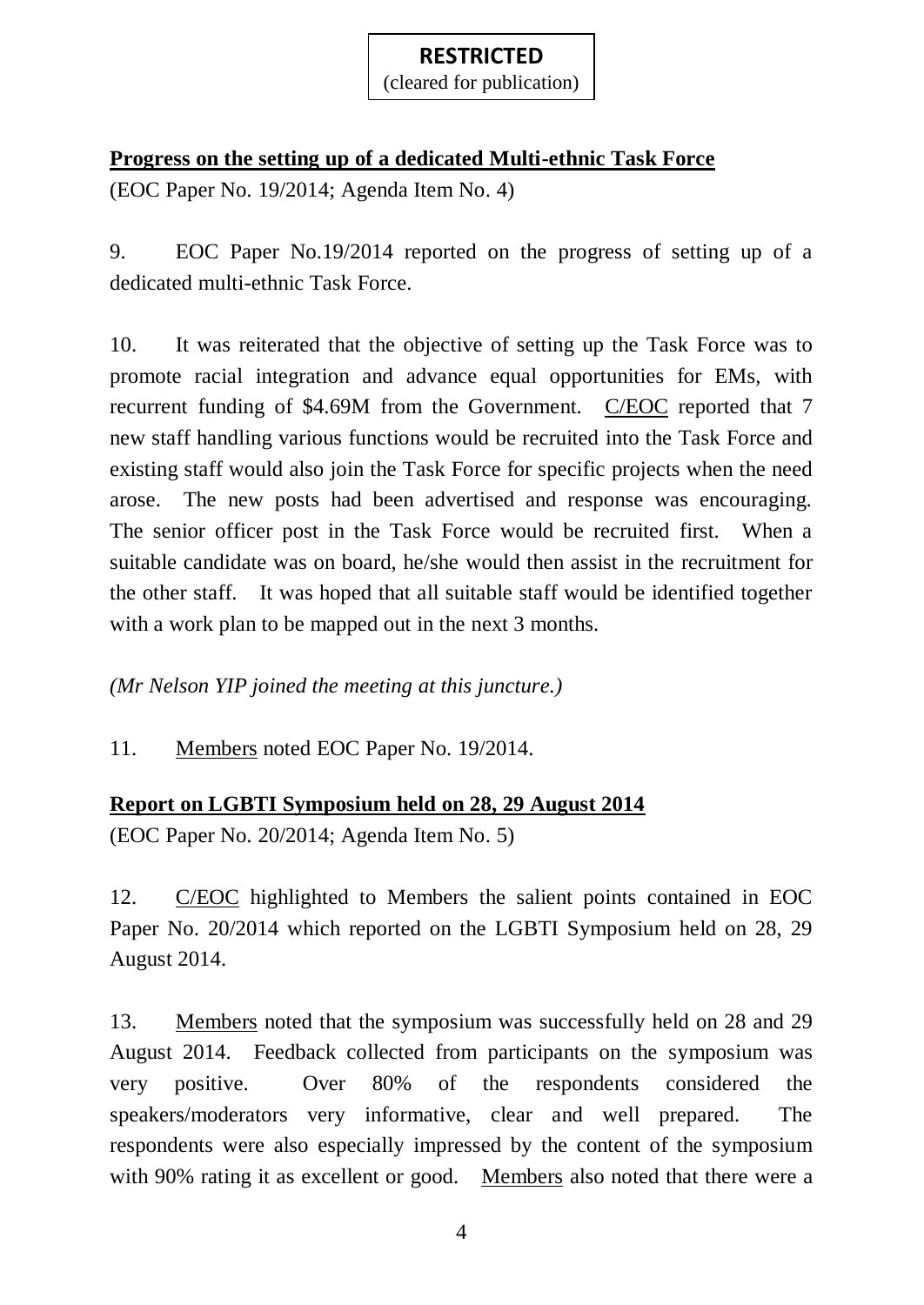(cleared for publication)

few respondents considered the symposium "very unsatisfactory" stating that the speakers were all pro-LGBTI and the content of the symposium was one-sided.

### *(Dr John TSE joined the meeting at this juncture.)*

14. C/EOC said that the few respondents expressing dissatisfaction on the symposium was understandable. On the way forward, more exchange forums could be arranged inviting more Hong Kong and Asian speakers from various sectors with different views to share knowledge and experiences on how to advance the rights of LGBTI people and protect them from discrimination. The coming public forum scheduled for 27 September 2014 arranged by the Gender Research Centre of the HK Institute of Asia Pacific Studies of CUHK, the research team conducting the "Feasibility Study on Legislating against Discrimination on the Grounds of Sexual Orientation, Gender Identity and Intersex Status" commissioned by the EOC, was a good forum for hearing out different views on LGBTI from various sectors. In addition, the EOC Office had invited Rev Duncan Dormor, who was President and Dean of Chapel of St. John's College in the University of Cambridge to conduct a talk to EOC Members and staff on 8 October 2014 afternoon. Rev Dormor lectured on sociology of religion in the Divinity Faculty. He was one of the expert speakers in the symposium, at which he spoke on "The Christian Churches and LGBTI Rights: Negotiating the Challenges to Inclusivity". The talk to be held on 8 October 2014 would be another good chance to learn more about LGBTI and exchange views. The Office would consider extending invitations to religious groups for attending the talk by Rev Dormor.

15. DPA added that there were a number of questions posed by participants of the symposium that had not been addressed due to time constraint. Those questions had been passed to the speakers for responses. Responses on the questions from the speakers when received would be put on the special website created for the symposium for participants' as well as the public's reference.

# **Six Monthly Review of EOC's Work (January – June 2014)**

(EOC Paper No. 21/2014; Agenda Item No. 6)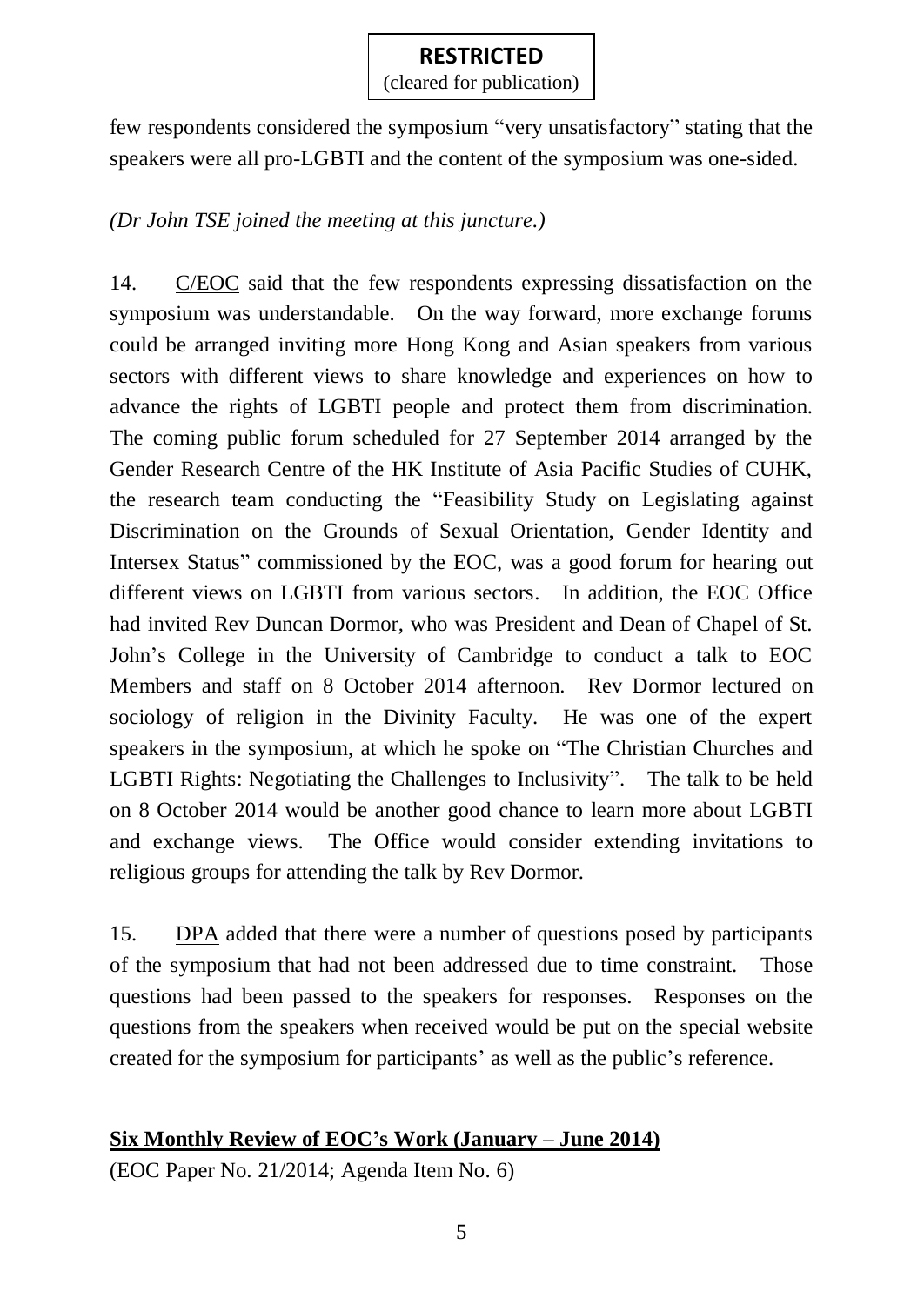(cleared for publication)

16. EOC Paper No. 21/2014 provided a statistical representation of the Commission's work and major work/project progress and court actions undertaken between January and June 2014.

### *(Dr Maggie KOONG joined, Mr AB NASIR left the meeting at this juncture.)*

17. D(Ops), CLC, HCCT and HPR highlighted to Members the work progress of their respective division/unit as contained in the paper. In response to a question raised by Mr ZM QAMAR on the decrease of visitors and hit rates to EOC's website, DPA said that although the exact reasons were not known, the position would be monitored. Additionally, the EOC's website had been revamped the year before and visitors should now find it easier to locate and access information. This might possibly explain why there was a decrease in the number of hit rates. C/EOC said that the EOC's website content was rich and up-to-date. To provide a more complete picture on the use of EOC's electronic information, the Office could also include the usage information of EOC's smart phone apps in the next report.

18. On the Planning and Administration side, DPA highlighted to Members that the EOC had been granted 3 awards in 2013/14 which included the "Outstanding Inclusive Organization Award", "ERB Manpower Developer Award" and "Distinguished Family-Friendly Employers Award" and expressed his appreciation to Members and colleagues for their support.

#### **EOC Annual Forum**

(EOC Paper No. 22/2014; Agenda Item No. 7)

19. DPA briefed Members on the details contained in EOC Paper No. 22/2014 which presented the proposal on organizing the 2014 EOC Annual Forum.

20. Members noted that the 2014 Annual Forum had been scheduled for Thursday, 13 November 2014 afternoon at the Auditorium on the Shek Mun Campus of the Hong Kong Baptist University. As the EOC has organized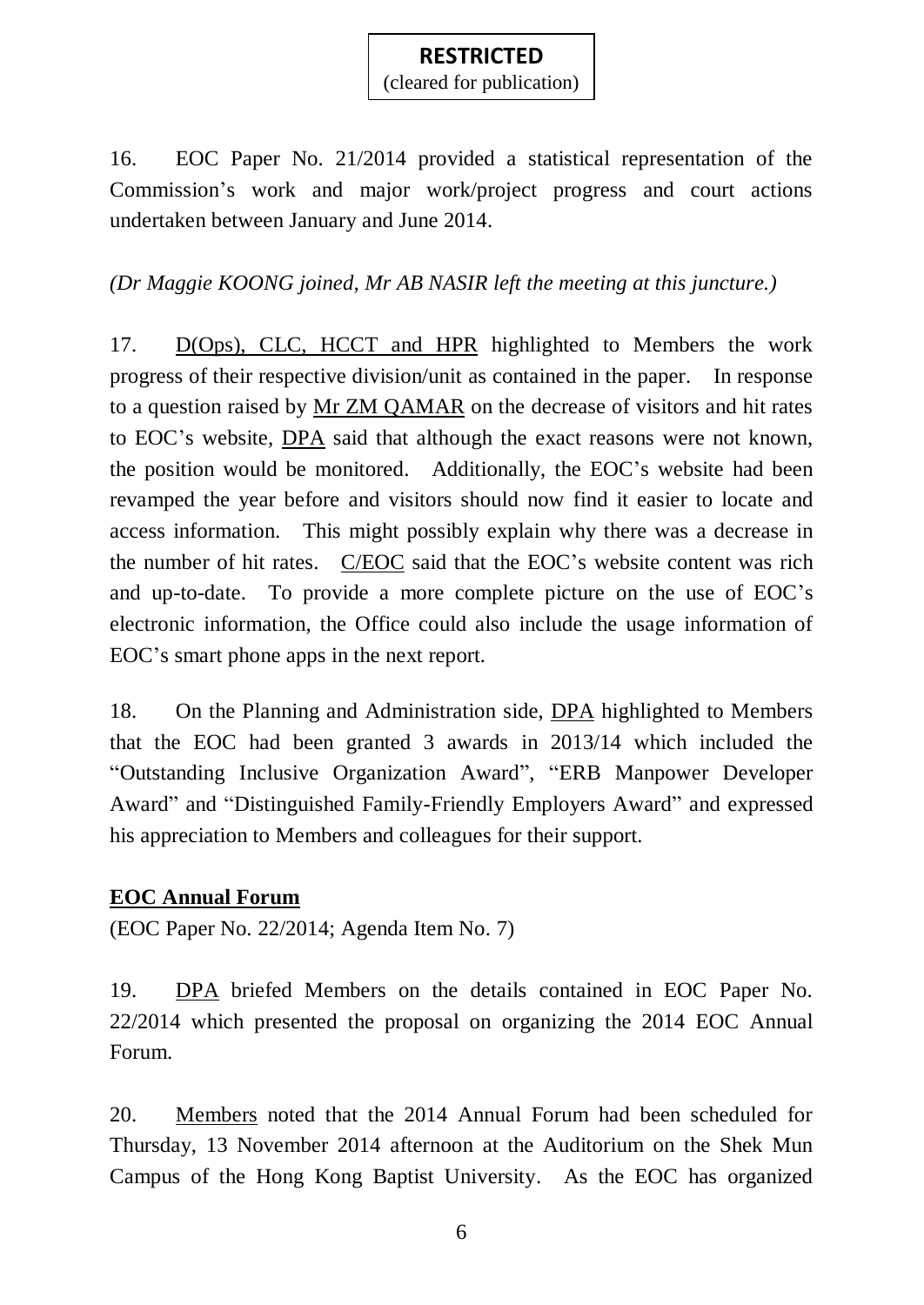(cleared for publication)

different forums in the current year to collect and exchange views with stakeholders, such as the DLR and the LGBTI study, for this year's Annual Forum, it was proposed that the focus would be to explain the work progress on EOC's strategic priorities specifically on:

- i. "Learning Chinese as a Second Language by EM Students and Integrated Education for Students with Special Education Needs",
- ii. "Age Discrimination in Employment"

21. In addition, committee conveners would also outline EOC's major work achievements.

22. DPA said that the Chief Executive had stated in his policy address that the Government would provide additional resources in 2014/15 and beyond to address the issues faced by the EM students and students with special education needs. Responsible government officials had already accepted EOC's invitation to speak at the forum and would be asked to provide an update on their initiatives taken, yardsticks for measuring effectiveness and the way forward.

23. On Age Discrimination in Employment, Members were informed that it was an issue which stakeholders at the 2013 Forum said that the EOC should accord the highest priority. The findings of our "Study on Discrimination in the Hong Kong Workplace" revealed that 18% of the respondent have alleged to have experienced discrimination or harassment when seeking a job or at work. Among them, the most common type of discrimination was age discrimination (64%). DPA informed the Meeting that Prof Randy CHIU, former EOC Member had kindly agreed to speak on "*Age Smart Management"* at the coming forum. The EOC would also outline its work in relation to the Exploratory Study on Age Discrimination in Employment now in progress.

24. Based on the spending pattern of the past two forums, it was proposed to set aside a budget of \$60,000 for organizing the 2014 Annual Forum.

25. C/EOC said that the annual forum was a good chance for the EOC to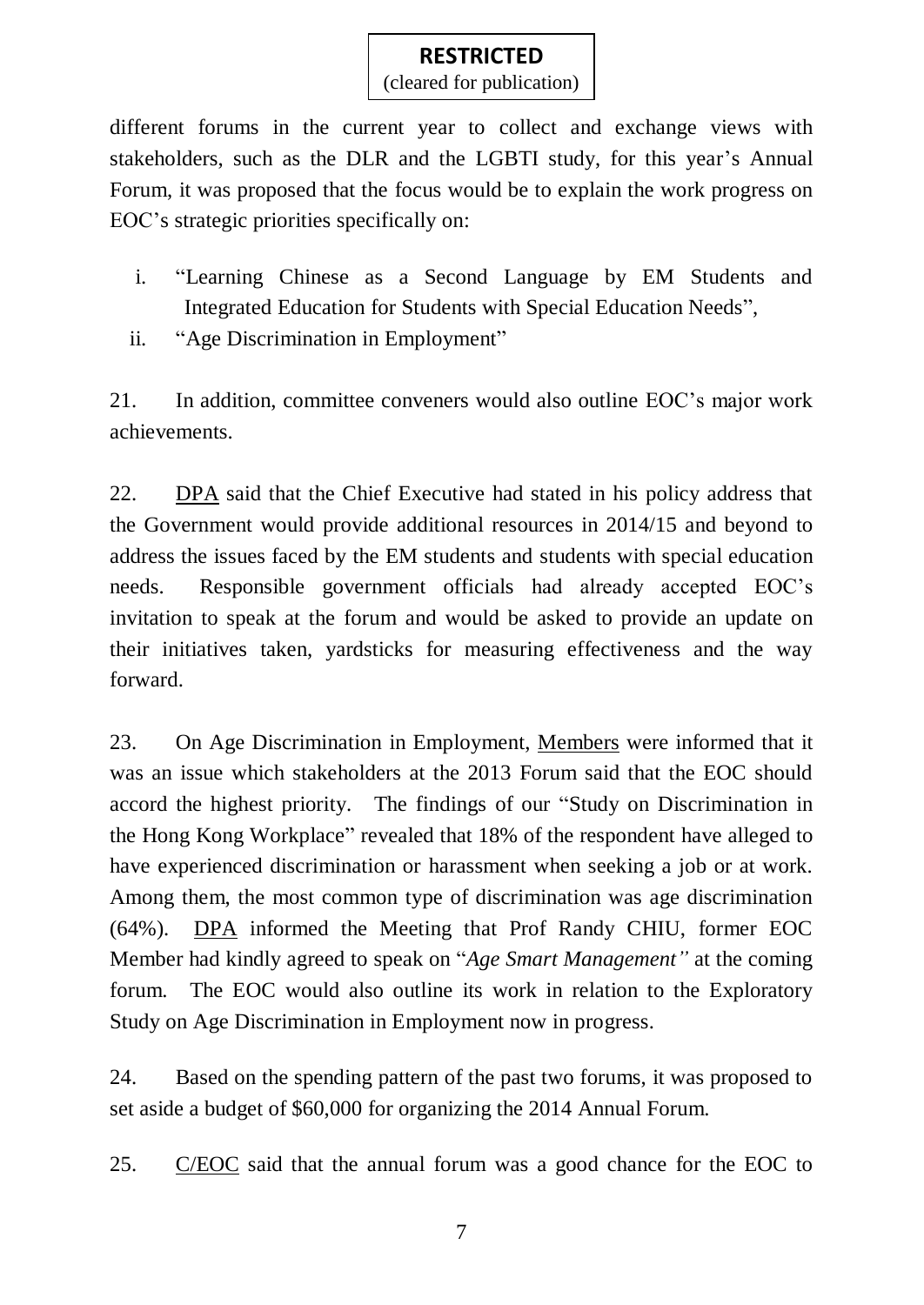(cleared for publication)

outline its progress of work and introduce new initiatives to the public. For the Q&A session following the presentations, participants would be asked to focus on the theme of this year's forum since there were already other avenues to collect stakeholder's views and feedback on areas of work such as the DLR and the LGBTI Study. The previous annual forums were held on the Hong Kong side and this time a location in the New Territories was selected in response to participants' suggestions that future forums could also be held in Kowloon or the New Territories. The venue selected on this occasion was very near to the Shek Mun MTR station and within walking distance. He requested Members to make themselves available for the forum as far as possible.

26. Members endorsed the proposed EOC Forum 2014 and the budget of \$60,000 for the forum as detailed in EOC Paper No. 22/2014.

# **Reports of the Legal & Complaints Committee (LCC), Community Participation & Publicity Committee (CPPC), Policy and Research Committee (PARC) and Administration & Finance Committee (A&FC)**

(EOC Paper No. 23/2014; Agenda Item No. 8)

27. EOC Paper No. 23/2014 presented important matters raised and decisions made at the meetings of the 4 Committees established under the EOC.

28. On the report of the CPPC, Ms Garling WONG said that if budget was available, messages on promoting EO could be placed on tram cars which had proven to be very effective. On the work of the LCC and PARC, Dr Sandra TSANG suggested and Dr John TSE agreed that it was worth building up a database of common terminology used related to discrimination to ensure consistency. Ms Susanna CHIU reported that the two sets of EOC's audited accounts for the year ended 31 March 2014 had been endorsed by the A&FC and had since been approved by the Commission. The EOC's financial status was sound and healthy. The A&FC had also noted the progress of the EOC's structural review which would also be considered in this meeting and had endorsed the review and the proposed changes on the staff consultative group constitution and staff representatives election process, which were conducive to good governance.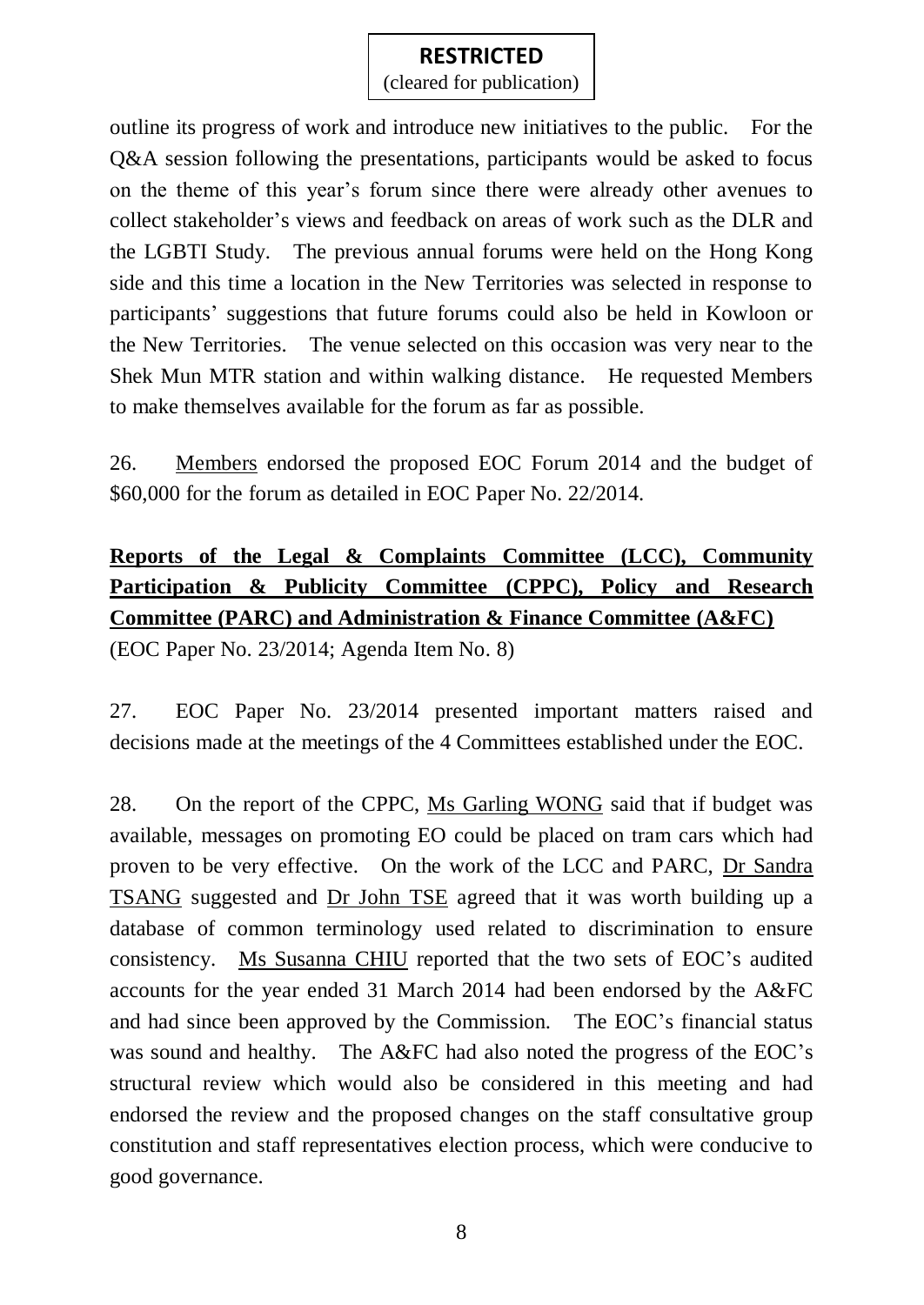29. C/EOC thanked the hard work of the 4 EOC Committees. Members noted EOC Paper No. 23/2014.

### **Chairperson's Quarterly Report**

(EOC Paper No. 24/2014; Agenda Item No. 9)

30. EOC Paper No. 24/2014 presented to Members the Chairperson's first quarterly report. C/EOC highlighted to Members the salient points contained in the paper which included the EOC's position statements, review of staff and functional structure, internal communications, important work areas and the public expectation of EOC's role.

31. Members noted that C/EOC had met all the Presidents/Vice Chancellors or their representatives of the local tertiary institutions inviting them to nominate senior staff members responsible for overseeing equal opportunities matters to join a network group coordinated by the EOC to promote equal opportunities in the tertiary institutions. The response was encouraging and nominations have already been received. Dr John TSE commented that the network group was a good initiative and would help the institutions to establish/enhance their EO policies to cater for students with different needs to ensure equal opportunities for all.

32. In response to comments made/questions raised by Members related to the SH problems which were quite common in the orientation camps, HPR said that the EOC Office had organized a workshop in June 2014 for university student leaders on preventing sexual harassment in organizing student activities, such as orientation camps for freshmen. Student leaders from 5 universities had participated. Ms Susanna CHIU suggested communicating with the student leaders in those institutions which had not participated in the above-mentioned workshop to encourage them to participate in similar workshops in the future. C/EOC added that the Office could write to the tertiary institutions that still had issues of SH in their students' activities recently to remind them of their vicarious liability. He would also reiterate this message in the network group.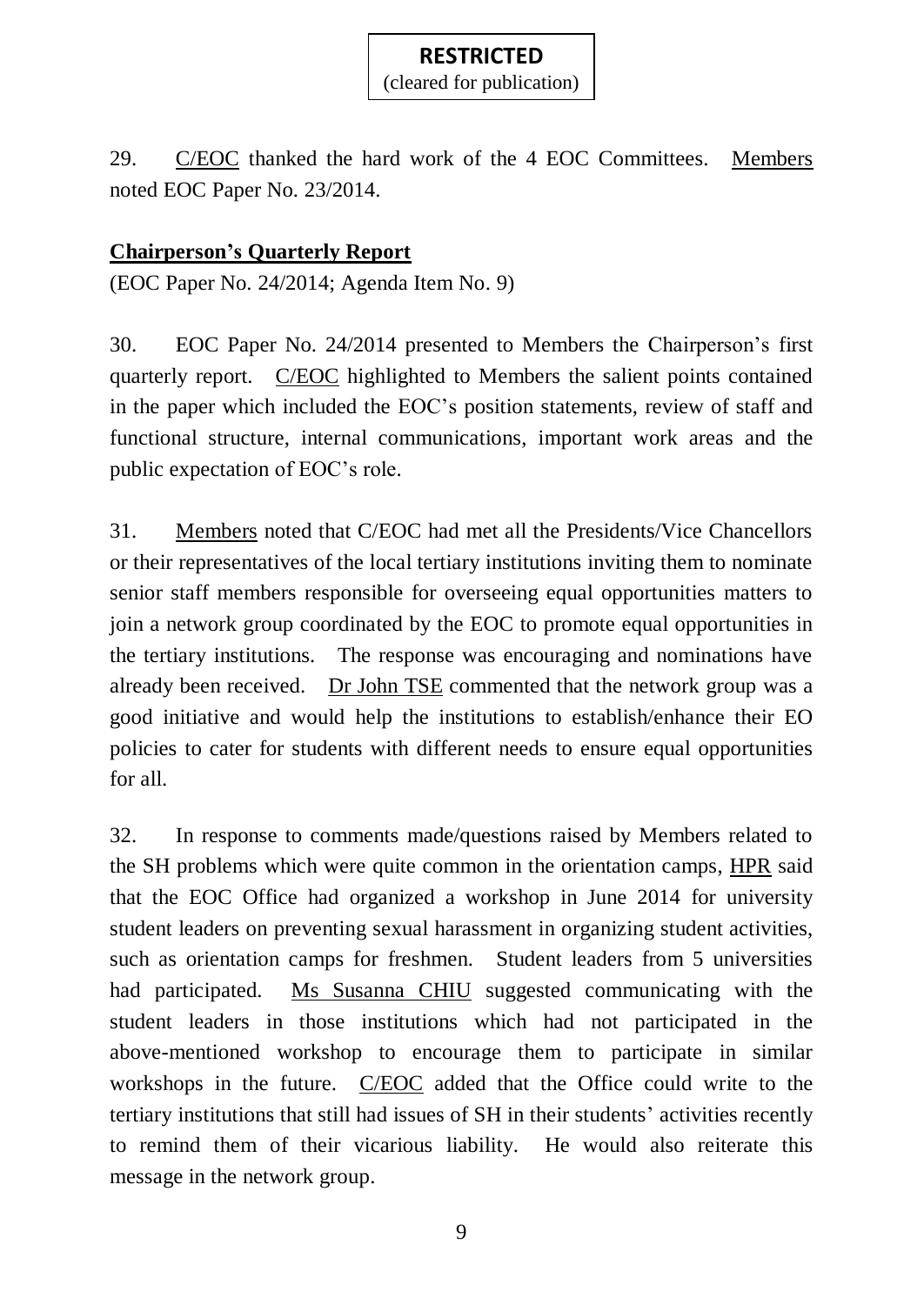33. In response to a question raised by Ms Su-Mei THOMPSON, C/EOC said that he had not issued position statements which involved political issues not related to EOC's work, such as those related to Occupy Central.

#### **Interim Report on the Review of EOC Staff and Functional Structure**

(EOC Paper No. 25/2014; Agenda Item No. 10)

34. C/EOC provided an update on the Review of EOC Staff and Functional Structure which was now in progress. Members noted that one of the objectives of the review was to provide a clear career path and training opportunities for staff to develop into professionals in equal opportunities. Such professionalism would also be useful in other organizations outside the EOC. As of present, he had met EOC staff at senior, middle and frontline levels to hear their views. Many of them recognized the importance of becoming multi-skilled but were concerned about the impact of restructuring. Many expressed that they did not want to have changes that were too many and too fast. C/EOC also had met a number of Members and would meet with other Members to solicit their views. Two former EOC Members, Prof Randy CHIU and Mr LEE Luen-fai would also assist in the review. Another external expert, who had extensive experience in human rights policy and alternative dispute resolution, had also agreed to help out in this exercise. It was expected that a concrete proposal on an appropriate structure for the EOC would be ready for Members' advice in the December 2014 Board Meeting and when Members' endorsement was given, the proposal could be implemented in early 2015.

35. In response to a question raised by Dr Maggie KOONG, C/EOC said that there were now 6 trainees in the Officer Trainee Scheme who were recruited in one go. He said that EOC would continue to recruit trainee officers with the objectives of developing them into multi-skilled officers. However, as close supervision and comprehensive training had to be provided, the optimal number to be recruited annually would be 1-2 new trainees in future. During their training period in the first 3 years, they would be posted to various functions of the EOC to gain all round exposure and experience and after that, they could settle in a designated post.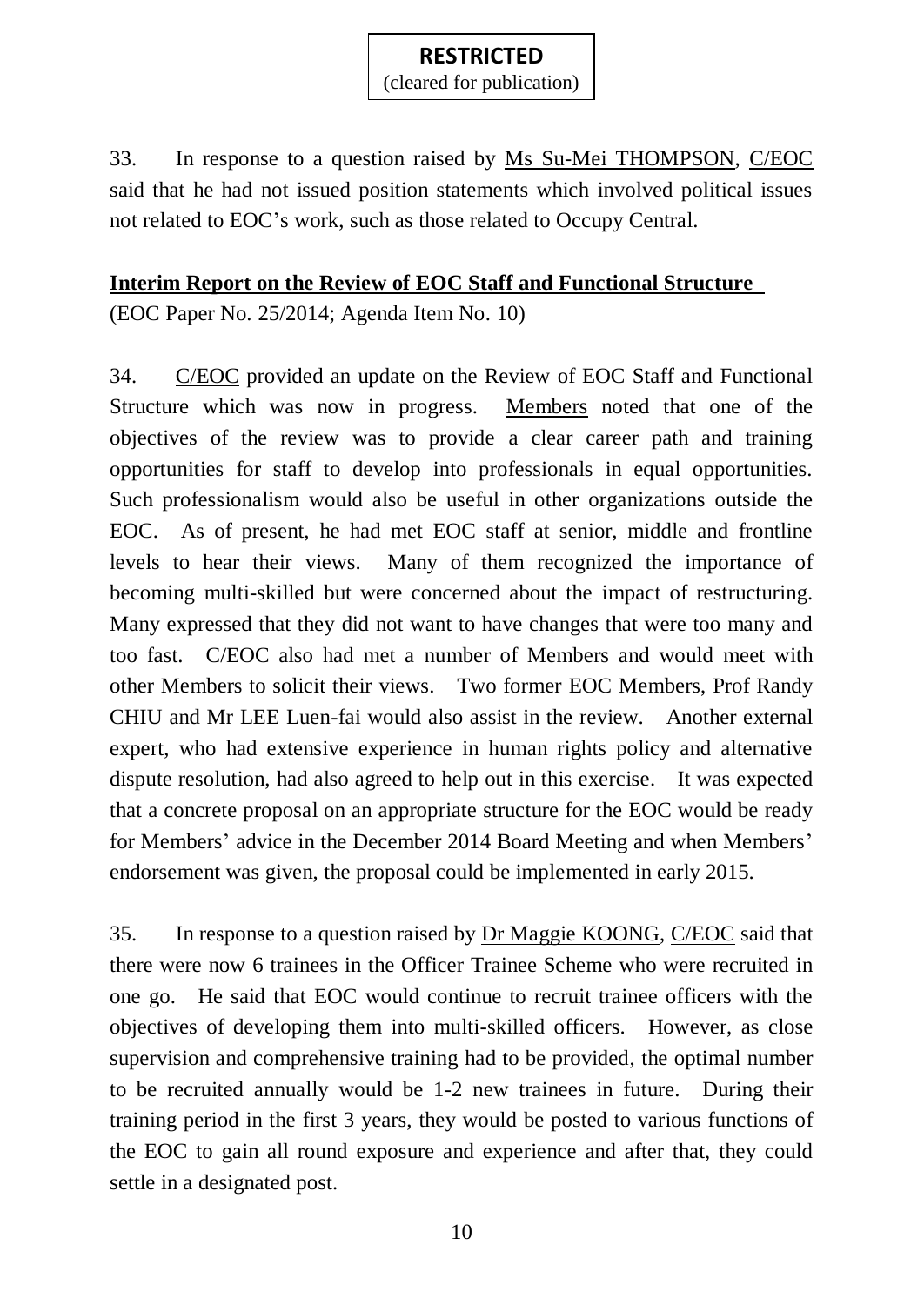*(Ms Susanna CHIU left the meeting at this juncture.)*

36. Dr. John TSE said that he would like to know more about the details on the formation of a Journal Club, aimed for enhancing staff, skills and knowledge, and where for example staff would explore specific subjects on discrimination and equal opportunities in details and provide evaluations, after the idea has been given further consideration.

37. Dr John TSE and Dr Sandra TSANG agreed to the direction of the review and requested that the final proposal on the structure for the EOC should be fully deliberated by Members before implementation.

### **V. Any Other Business**

### **Retreat for Members**

38. Dr Sandra TSANG opined that the last Members' Retreat was very successful and a good forum for Members to get together to consider future strategic work directions and priorities. She suggested organizing another Retreat for Members. C/EOC agreed and said that the best timing to organize the Retreat would be after the current structural review. The EOC Office to follow up.

**Concerns expressed by a number of Religious Groups, Pro-family Value Groups and some Individuals relating to the Chairperson's Decision to relieve an Employee from his DLR Duties** (copy of letters and emails tabled)

39. Members considered the concerns expressed by a number of religious groups, pro-family value groups and some individuals via letters and emails relating to the Chairperson's decision to relieve an employee from his DLR duties, as tabled. Members present expressed their views and they all supported the Chairperson's decision on this matter in relation to the employee's views on LGBTI.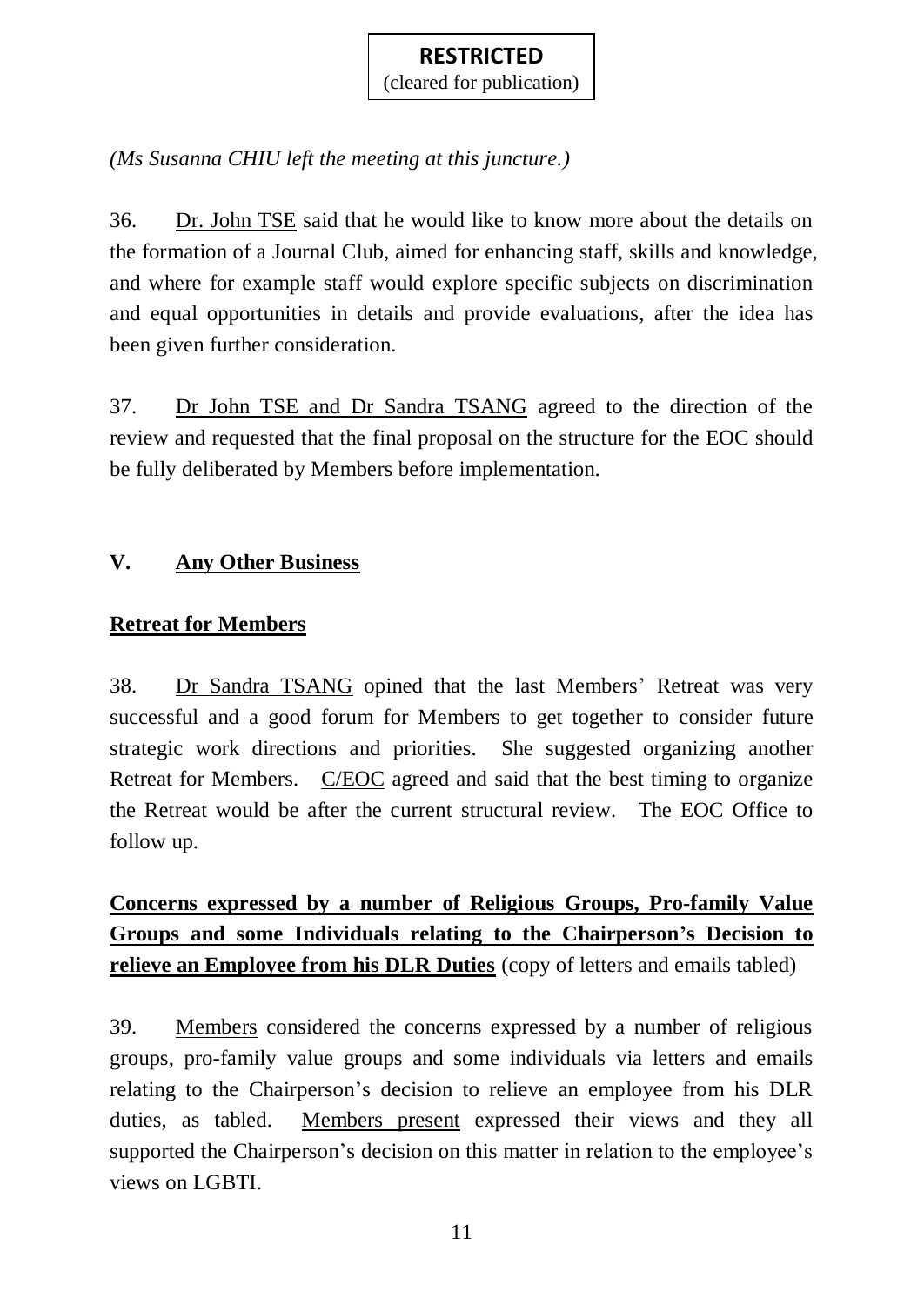(cleared for publication)

40. Ms Garling WONG expressed that the EOC should stand firm to protect LGBTI people from discrimination. Dr John TSE said that C/EOC could attend functions organized by different groups related to anti-discrimination including those organized by LGBTI groups as well as religious and pro-family value groups. Dr Sandra TSANG agreed with Dr TSE and further suggested that the EOC should consider thoroughly all implications of LGBTI matters and educate the public based on findings and evidence from researches and studies. Dr Trisha LEAHY opined that individual's values should be respected but one should not intervene with the others' right to live in their own way.

41. Mr ZM QAMAR and Dr Maggie KOONG were comfortable with what C/EOC was doing and thought that he should continue to do the same. Mr Tim LUI considered it was one of EOC's duties to participate and lead the discussion on matters related to discrimination. C/EOC should accord equal access to all stakeholders to express their views and participate in their discussions. C/EOC responded that he had met and discussed this subject with various stakeholder groups holding different views.

42. Mr Nelson YIP agreed to what C/EOC was advocating regarding LGBTI peoples' right to be free from discrimination. He added that minority groups, such as LGBTI people as well as PWDs, should also be more vocal and voice out their own stance. Ms CHOI Hing-shi supported C/EOC to promote and educate the public on protecting LGBTI people from discrimination and whether new laws should be enacted would be subject to further discussions of the community. Ms Su-Mei THOMPSON said that what C/EOC was doing was highly commendable but just as important was the manner in which C/EOC conducted himself – with humility and a willingness to listen – which reflected well on the EOC. She added that the feedback she had received in particular from the business community was overwhelmingly positive.

43. C/EOC thanked Members' views and support given to his work. Being the public face of the EOC, he would continue to act in accordance with the mission and vision of the EOC to create a pluralistic and inclusive society free from discrimination. Regarding the rights of LGBTI people, he would support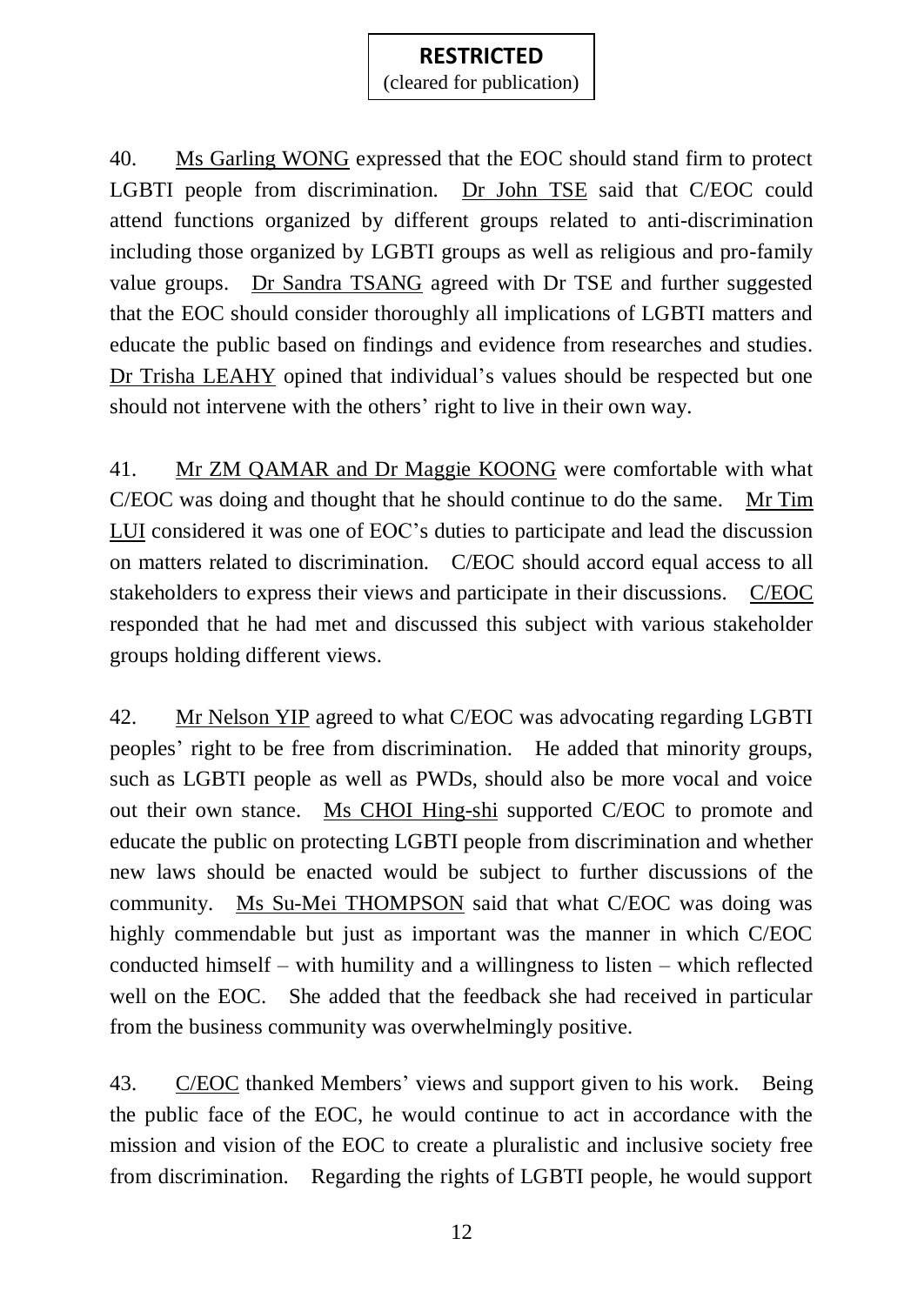### **RESTRICTED** (cleared for publication)

rational discussions and exchange of views by both the pro and anti LGBTI rights groups in the public domain. The EOC respected freedom of belief of our colleagues. They could participate in religious activities and share with friends and family members and have their own position on religion in their private capacity. However, if such views were to be expressed in public and if the subject in question was related to EOC's work, prior declaration to the EOC was necessary and approval given according to EOC's established policies and procedures on Code of Conduct. In accordance with the Code, it would be the employee's responsibility to report to the supervisors on situations when conflict of interest might arise or have arisen and make full disclosure of the interests.

44. Members unanimously agreed that C/EOC has acted in accordance with EOC's mission and vision and fully supported his work in the EOC. An appropriate letter would be issued to the party concern, reiterating EOC's position.

### **Senior EOC Staff Movements**

45. C/EOC informed the Meeting that two senior staff, Messrs Joseph LI, Director (Operations) and Herman POON, Chief Legal Counsel would be leaving the employment of the EOC, shortly on completion of their contract. He thanked both Mr LI and Mr POON for their contributions and dedicated service in the past 18 years since the EOC's establishment. Members also expressed their appreciation for their hard work and support.

46. Mr Joseph LI and Mr Herman POON thanked Members for their guidance and support. They both valued the good working relationship with Members and friendship with colleagues gained in the EOC.

47. There being no other business, the meeting was adjourned at 4:45 p.m.

### **VI. Date of Next Meeting**

48. The next regular EOC meeting has been scheduled for 18 December